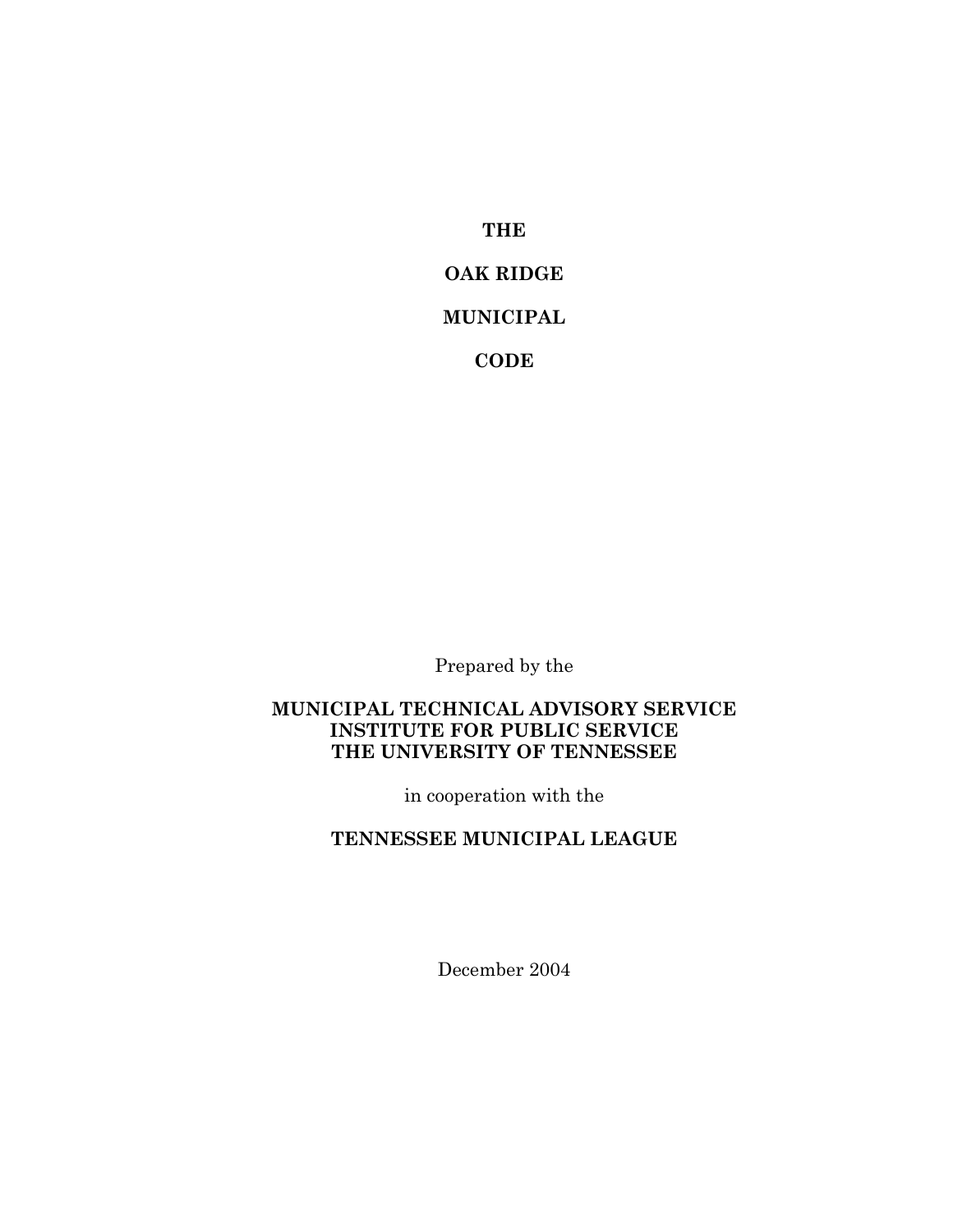Change 5, June 11, 2018

## **CITY OF OAK RIDGE, TENNESSEE**

# **MAYOR**

Warren L. Gooch

## **MAYOR PROTEM**

Rick Chinn, Jr.

# **COUNCIL MEMBERS**

Kelly Callison Jim Dodson Derrick Hammond Charles J. Hope, Jr. Ellen D. Smith

#### **CITY MANAGER**

Mark S. Watson

### **CITY ATTORNEY**

Kenneth R. Krushenski

## **CITY CLERK**

Mary Beth Hickman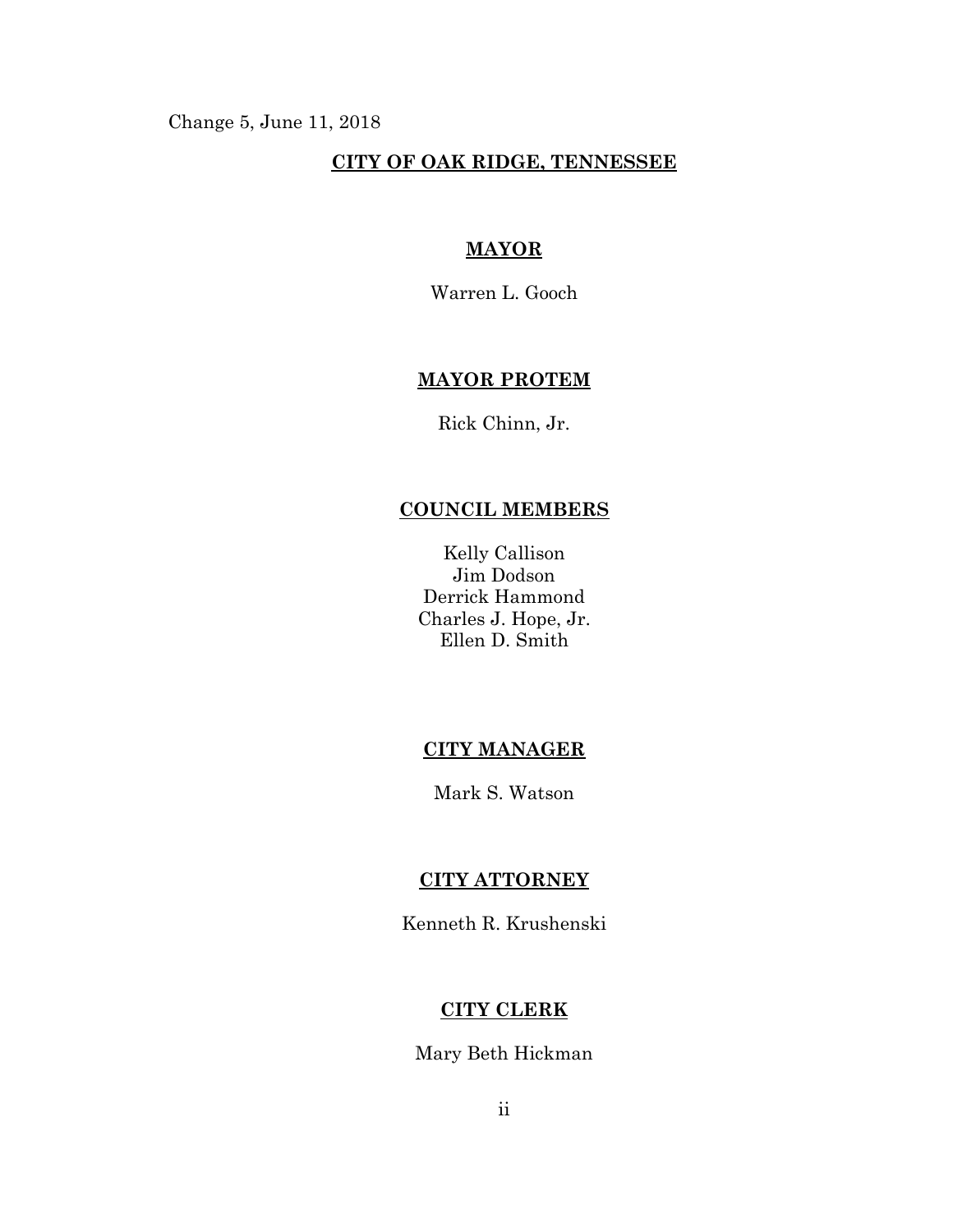#### **PREFACE**

The Oak Ridge Municipal Code contains the codification and revision of the ordinances of the City of Oak Ridge, Tennessee. By referring to the historical citation appearing at the end of each section, the user can determine the origin of each particular section. The absence of a historical citation means that the section was added by the codifier. The word "modified" in the historical citation indicates significant modification of the original ordinance.

The code is arranged into titles, chapters, and sections. Related matter is kept together, so far as possible, within the same title. Each section number is complete within itself, containing the title number, the chapter number, and the section of the chapter of which it is a part. Specifically, the first digit, followed by a hyphen, identifies the title number. The second digit identifies the chapter number, and the last two digits identify the section number. For example, title 2, chapter 1, section 6, is designated as section 2-106.

By utilizing the table of contents and the analysis preceding each title and chapter of the code, together with the cross references and explanations included as footnotes, the user should locate all the provisions in the code relating to any question that might arise. However, the user should note that most of the administrative ordinances (e.g. Annual Budget, Zoning Map Amendments, Tax Assessments, etc...) do not appear in the code. Likewise, ordinances that have been passed since the last update of the code do not appear here. Therefore, the user should refer to the city's ordinance book or the city recorder for a comprehensive and up to date review of the city's ordinances.

Following this preface is an outline of the ordinance adoption procedures, if any, prescribed by the city's charter.

The code has been arranged and prepared in loose-leaf form to facilitate keeping it up to date. MTAS will provide updating service under the following conditions:

(1) That all ordinances relating to subjects treated in the code or which should be added to the code are adopted as amending, adding, or deleting specific chapters or sections of the code (see section 7 of the adopting ordinance).

(2) That one copy of every ordinance adopted by the city is kept in a separate ordinance book and forwarded to MTAS annually.

(3) That the city agrees to pay the annual update fee as provided in the MTAS codification service charges policy in effect at the time of the update.

When the foregoing conditions are met MTAS will reproduce replacement pages for the code to reflect the amendments and additions made by such ordinances. This service will be performed at least annually and more often if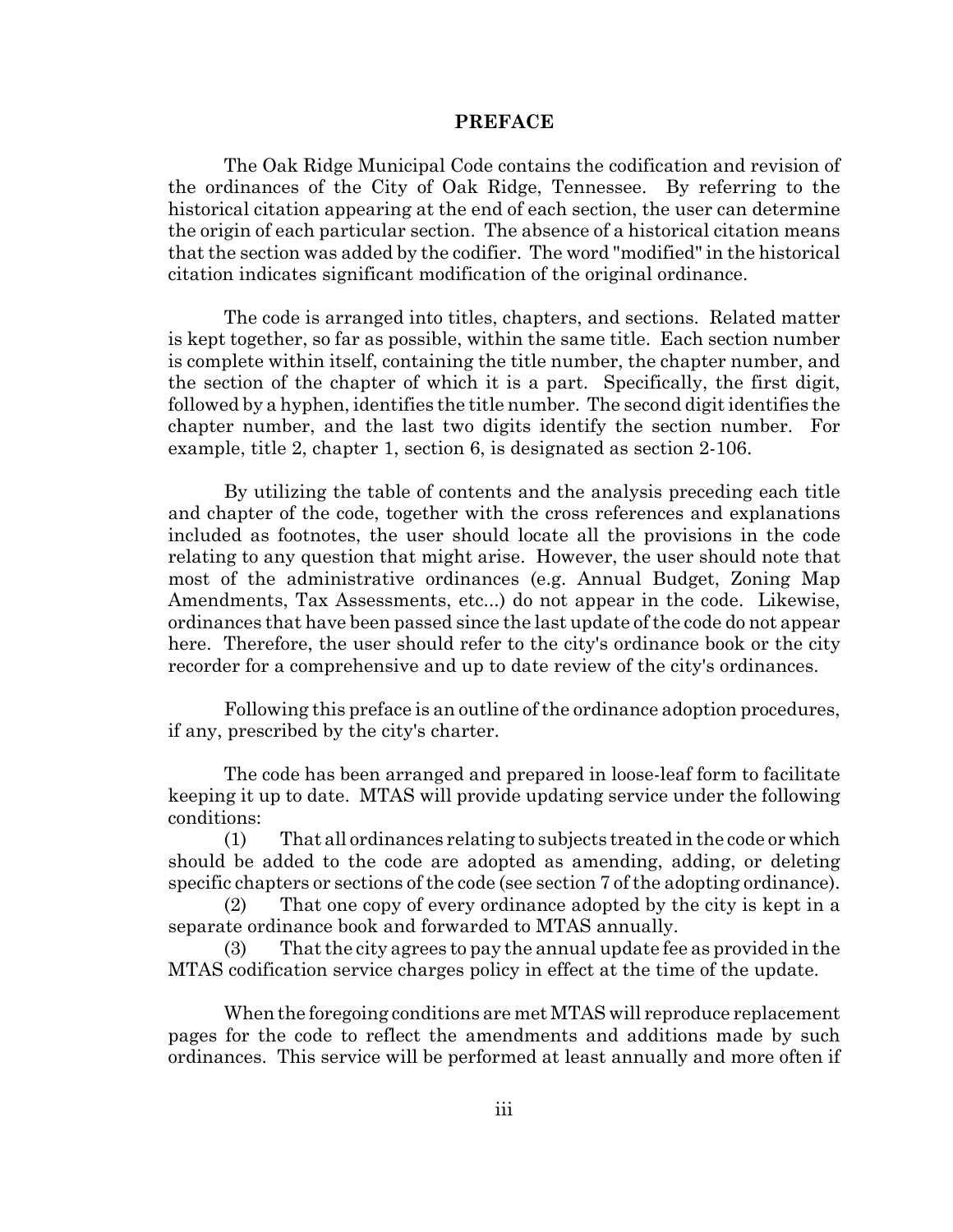justified by the volume of amendments. Replacement pages will be supplied with detailed instructions for utilizing them so as again to make the code complete and up to date.

The able assistance of Linda Dean, the MTAS Sr. Word Processing Specialist who did all the typing on this project, and Dianna Habib, Administrative Services Assistant, is gratefully acknowledged.

> Steve Lobertini Codification Consultant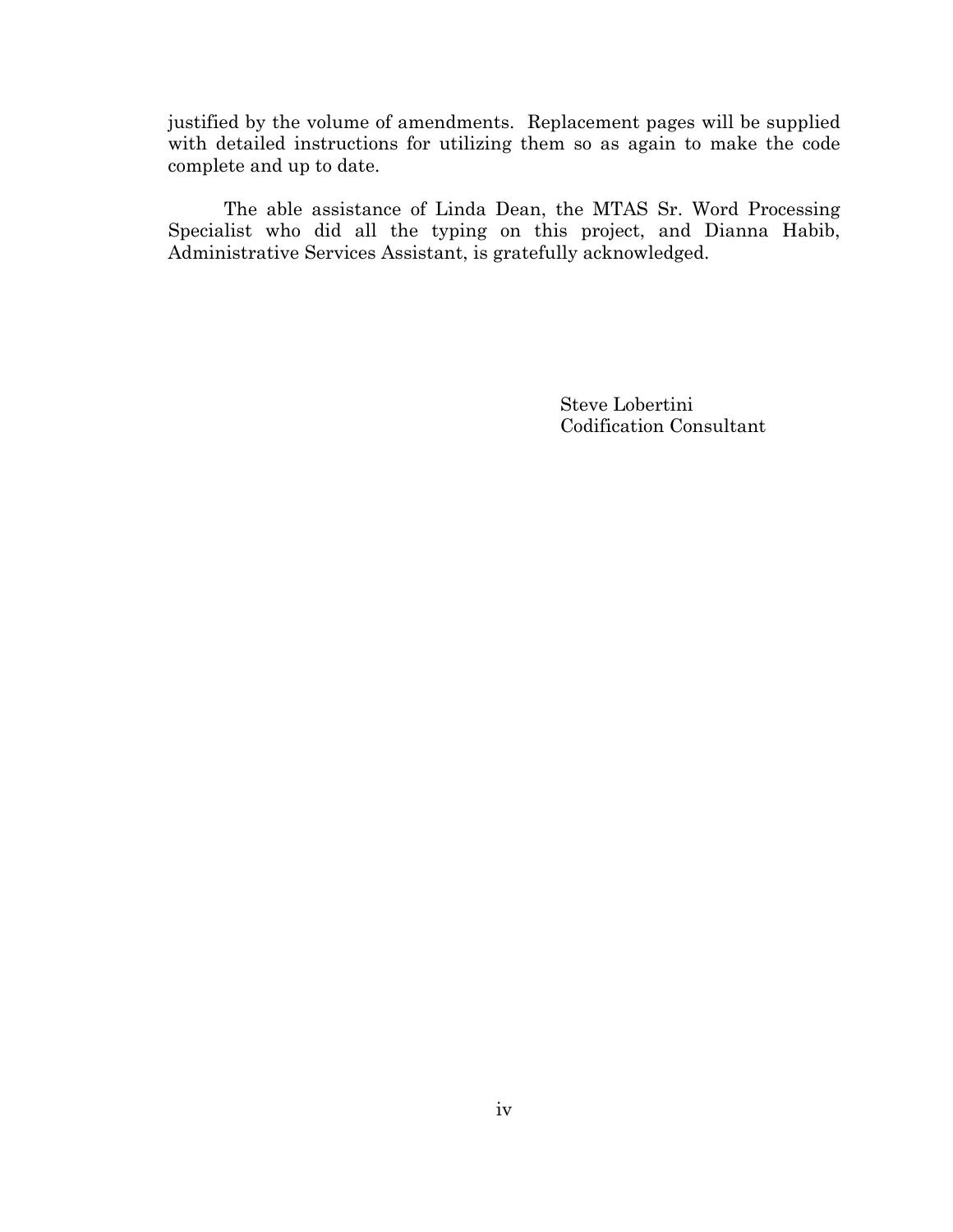#### **ORDINANCE ADOPTION PROCEDURES PRESCRIBED BY THE CITY CHARTER**

#### **ARTICLE II**

#### **Section 11. Form of ordinance.**

Any action of council having a regulatory or penal effect, relating to revenue or the expenditure of money, or required to be done by ordinance under this Charter, shall be done only by ordinance. Each ordinance shall relate to a single subject, which shall be expressed in a title that contains a summary of its contents. Each ordinance shall be approved as to form and legality by the city attorney, and upon adoption shall be further identified by a number. The enacting clause of each ordinance shall be: "Be it ordained by the Council of the City of Oak Ridge, Tennessee." Other actions may be accomplished by resolutions or motions. Each resolution or ordinance shall be in written form before being introduced.

#### **Section 12. Passage, preservation and publication of ordinances**.

Each ordinance, before being adopted, shall be read at least by title at two meetings not less than one (1) week apart, and shall take effect ten (10) days after its adoption, except that, where an emergency exists and the public safety and welfare requires it, an ordinance containing a full statement of the facts and reasons for the emergency may be made effective upon its adoption if approved by a majority of the members of the council on two (2) readings on successive days. At least the title of each ordinance, except an emergency ordinance, shall be published in the official city newspaper at least one (1) week before its adoption and within ten (10) days after its adoption, either separately or as part of the published proceedings of the council. The newspaper publication shall include locations where the ordinance is available for public review. The entire ordinance shall be published on the city's website at least one (1) week before its adoption and shall remain on the website for a minimum of 30 days after its adoption. The ordinance shall be available at the public library and at the office of the city clerk, and upon adoption shall become a permanent record in the office of the city clerk. Amendments of ordinances and resolutions or parts thereof shall be accomplished only by setting forth the complete section, sections, subsection, or subsections in their amended form. An ordinance may be repealed by reference to its number and title only and publication of the ordinance may be similarly limited.

All ordinances and their amendments shall be recorded by the city clerk in a book to be known as the "ordinance book," and it shall be the duty of the mayor and city clerk to authenticate such records by their official signatures. A separate record shall be maintained for resolutions. The original copies of all